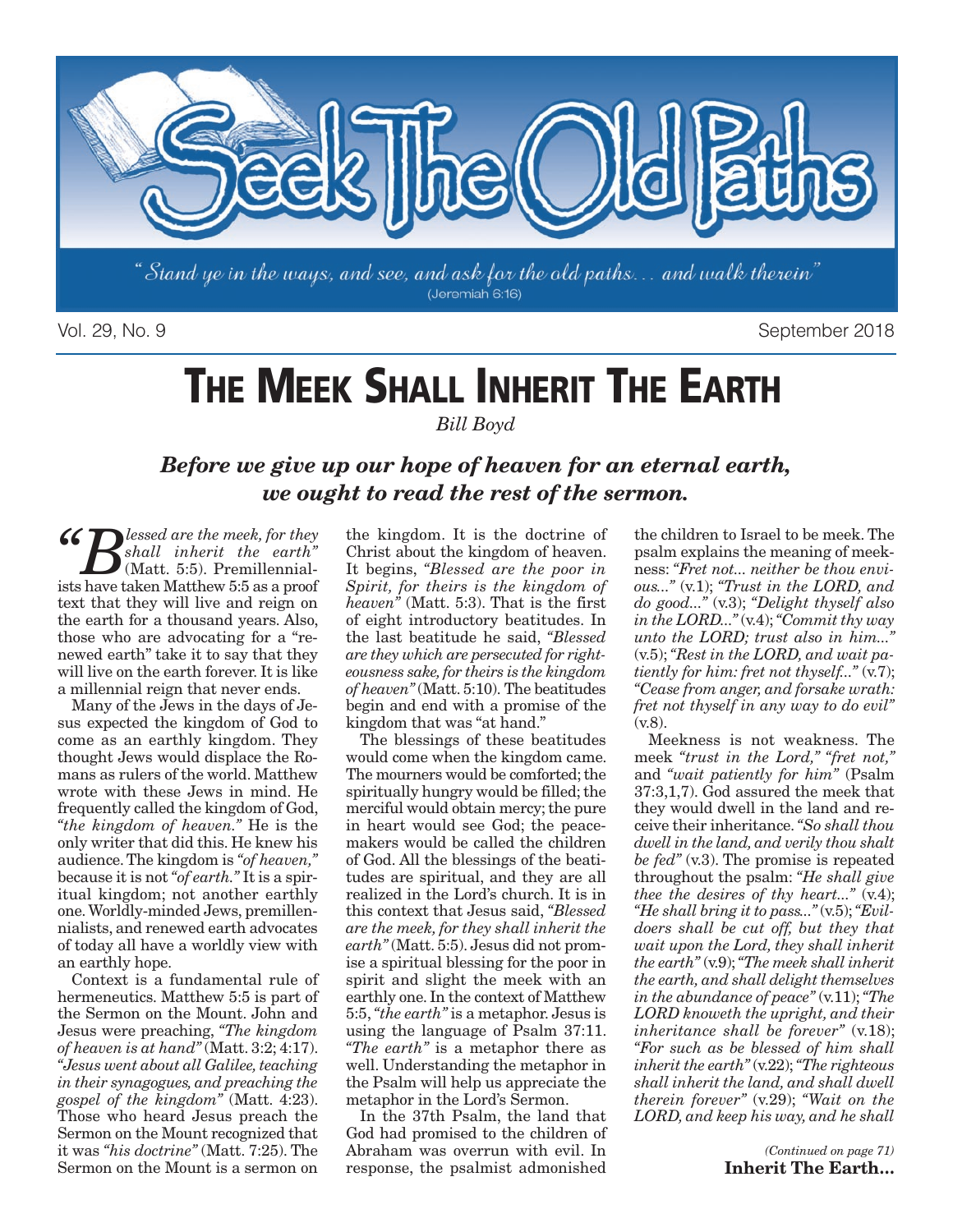

We ternity when this life is<br>wer? The Bible teaches they<br>will go to be with the Lord in begyon eternity when this life is over?The Bible teaches they will go to be with the Lord in heaven (John 14:1-3). Yet, some are saying the heaven we've always hoped for does not exist — that it's not going to be in heaven above (God's dwelling place), but it's going to be on earth below (man's dwelling place). They imagine that God's sole purpose through the ages has been to restore this sin cursed earth to its original condition (like that of Adam and Eve) and that man will live upon a "refurbished" and "renovated" earth for ever. They call this "reversing the curse." But, according to inspiration, Peter wrote that this world, including everything God made and everything man made, will "pass away," be "burned up," "melt," "dissolved," GONE! (2 Peter 3:10-13).

It's a false doctrine that says the redeemed have no hope of going to that realm beyond this world called heaven. Instead, this false doctrine teaches that God will leave His throne in Heaven and come down to live with the redeemed "on a refurbished earth." Sad indeed, but some of our own brethren are teaching and preaching that at the Judgment, Heaven will not be in eternity where God dwells, but will be on this Earth where man dwells. That God will come down from heaven and live with man on the earth, to them, is a very appealing and comforting doctrine!

Though this doctrine may be new to many, it's not new. It's been around for a long long time. It raises its ugly head now and then and is always put down by faithful brethren. Then another group arises who consider they've "dug deep" in the Bible and have found a new gem that's never before been discovered.

"Heaven on Earth" is a doctrine rooted in MATERIALISM. Materialism considers physical, tangible, material things, more important than spiritual things. Its core belief is that "substance is everything" — this world is everything.

Jehovah's Witness have held on to materialism their entire existence (a little more than 140yrs). They also teach that eternal life will be on earth. Except in some ways, they are closer to the truth than some of our own brethren. Jehovah's Witness doctrine says there is a heaven above, but that it's already full (holding only 144,000). The rest of the saved will live on a refurbished earth for eternity.

Anyone reading through the Bible, in even the most casual manner, would NEVER get the idea that eternal life will be on this earth (unless that's what your looking for)! One needs help to see this idea in the Bible! And, sadly, there are many who stand ready to help.

Notice what Jesus said and taught about heaven...

**Heaven is where God the Father is — His dwelling place.** Jesus spoke of God His father "which is in heaven" at least 7 times. *"Not every one that saith unto me, Lord, Lord, shall enter into the kingdom of heaven; but he that doeth the will of my Father which is in heaven"* (Matt. 7:21; cf. 10:32,33; 12:50; 16:17; 18:10,19).

**Jesus spoke of God as our/your Father which is in heaven** at least 14 times. *"Let your light so shine before men, that they may see your good works, and glorify your father which is in heaven." "Be ye therefore perfect, even as your Father which is in heaven is perfect"* (Matt. 5:16,45,48; 6:1,14,26,32; 7:11; 18:14,35; 23:9; Mark 11:25,26; Luke 11:13).

**Heaven is God's Throne / Christ's Throne.** This is mentioned at least 9 times in the New Testament. *"Heaven...is God's throne"* (Matt 5:34). *"Heaven is my throne, and earth is my footstool"* (Acts 7:49). *"When the Son of man shall come in his glory, and all the holy angels with him, then shall he sit upon the throne of his glory"* (Matt 25:31). *"But unto*

**The earth is God's footstool, not his throne.** *"Heaven is my throne, and earth is my footstool: what house will ye build me? saith the Lord: or what is the place of my rest"* (Acts 7:49; cf. Isa. 66:1). God cannot be confined to a physical house or place of rest like the earth — that's ridiculous. At the dedication of the temple, Solomon said, *"...will God indeed dwell on the earth? behold, the heaven and heaven of heavens cannot contain thee; how much less this house that I have builded"* (1 Kings 8:27)? He prays to God in verse 30, *"...hearken thou to the supplication of thy servant, and of thy people Israel, when they shall pray toward this place: and hear thou in heaven thy dwelling place: and when thou hearest, forgive."* Heaven on Earth doctrine takes God off His throne in heaven and brings Him down to earth to sit on his floor mat.

**Jesus can't ever be a King or Priest on the earth**. It is impossible for Jesus to ever occupy a throne on earth. Zechariah 6:12-13 speaks of the reign of the Messiah saying: *"...he shall build the temple of the LORD; ...and shall sit and rule upon his throne; and he shall be a priest upon his throne."* Hebrews 8:1-4 says He can't be a priest on earth. And, since he can't be a priest on earth, he can't be a king on earth because Zechariah says he will be both a king and priest at the same time. Also, Jeremiah 22:28-30 forbids the Lord Jesus from ever reigning on the throne in Judah (Zion). Coniah, king of Judah, was so corrupt that we read in verse 30: *"Thus saith the LORD, Write ye this man childless, a man that shall not prosper in his days: for no man of his seed shall prosper, sitting upon the throne of David, and ruling any more in Judah."* Jesus is a descendant of Coniah (Jeconiah, Jehoichin), mentioned in the Gospel of Matthew as Jechonias (Matt. 1:11-12). He can't be king on earth!

**The Scriptures always speak of heaven being "up"** — at least 18 times. *"So then after the Lord had spoken unto them, he was received up into heaven, and sat on the right hand of God"* (Mark 16:19; cf. Matt. 14:19; Mark 6:41; 7:34; Luke 9:16; 18:13; 24:51; John 1:51; 3:13,31; 17:1;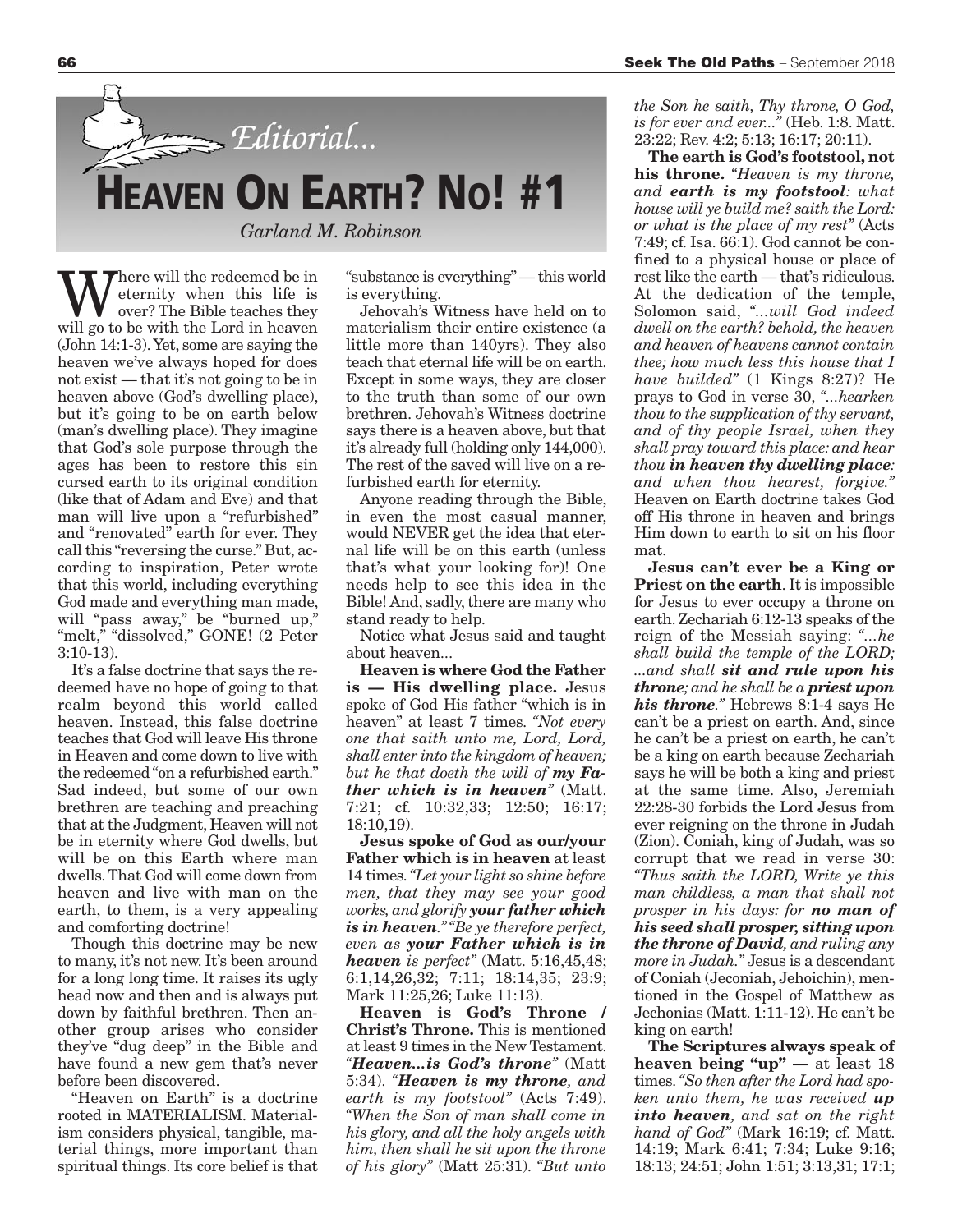Acts 1:10,11; 2:34; 7:55,56; 11:10; Rom. 10:6).

**The Scriptures always speak of coming "down from" heaven** — at least 20 times. *"For I came down from heaven, not to do mine own will, but the will of him that sent me"* (John 6:38; cf. Luke 9:54; John 1:51; 3:15; 6:33,38,41,42,50,51,58; Acts 11:5; Rom. 10:6; 1 Peter 1:12; Rev. 3:12; 10:1; 13:13; 18:1; 20:1; 21:2).

**The expression "from heaven" is used more than 45 times in the New Testament**. The point is, heaven is not earth. Earth is not heaven. They are two separate and distinct places. *"The baptism of John, whence was it? from heaven, or of men"* (Matt. 21:25; cf. Matt. 16:1; 28:2; Mark 8:11; 11:30,31; Luke 11:16; 17:29; 20:4,5; 22:43; John 1:32; 3:13,27,31; 6:32,33,38,41,42,50,51,58; Acts 11:5,9; Rom. 1:18; 1 Cor. 15:47; 2 Cor. 5:2; Gal. 1:8; 1 Thess. 1:10; 4:16; 2 Thess. 1:7; Heb. 12:25; 1 Peter 1:12; 2 Peter 1:18; Rev. 10:1,4,8; 11:12; 13:13; 14:2,13; 18:1,4; 20:1).

**God speaks "from" his lofty place "in" heaven** — at least 6 times. *"And there came a voice from heaven, saying, Thou art my beloved Son, in whom I am well pleased"* (Mark 1:11; cf. Matt. 3:17; Luke 3:22; John 12:28; Acts 10:15; Deut. 4:36; 30:11-14).

 **We "pray" to God who is "in" heaven.** Jesus taught his disciples, *"After this manner therefore pray ye: Our Father which art in heaven, Hallowed be thy name"* (Matt. 6:9). Jesus said, *"...When ye pray, say, Our Father which art in heaven, Hallowed be thy name"* (Luke 11:2). God told Solomon, *"If my people, which are called by my name, shall humble themselves, and pray, and seek my face, and turn from their wicked ways; then will I hear from heaven, and will forgive their sin, and will heal their land"* (2 Chron. 7:14; cf. Psalm 20:6; 1 Kings 8:30-32, 34, 36, 39, 43, 45, 49).

**The angels of God are "in" heaven** — found at least 12 times. *"For in the resurrection they neither marry, nor are given in marriage, but are as the angels of God in heaven"* (Matt. 22:30). *"For when they shall rise from the dead, they neither marry, nor are given in marriage; but are as the angels which are in heaven"* (Mark 12:25). See also Matt. 18:10; 24:36; 28:2; Mark 13:32; Luke 2:15; John

1:51; Gal. 1:8; 2 Thess. 1:7; Rev. 8:13; 12:7).

**Our reward is "in" heaven.** Found at least 9 times. *"Rejoice, and be exceeding glad: for great is your reward in heaven..."* (Matt. 5:12; cf. Luke 6:23). He did not say our reward is great "on earth," he said our reward is great "in heaven." Jesus said, *"Lay not up for yourselves treasures upon earth, where moth and rust doth corrupt, and where thieves break through and steal: But lay up for yourselves treasures in heaven, where neither moth nor rust doth corrupt, and where thieves do not break through nor steal. For where your treasure is, there will your heart be also"* (Matt. 6:19-21). If heaven is going to be on earth, then Jesus missed a great opportunity here to tell us. But he didn't miss the opportunity, he told the truth about our eternal reward — heaven is NOT going to be on earth. He knew there would be a false doctrine arise that taught heaven will be on the renovated earth, so he drove a death-knell through its heart in these verses. Our heart must be focused on heaven, not on the earth (Col. 3:1-2). Also, Paul wrote the church at Corinth, saying, *"For we know that if our earthly house of this tabernacle were dissolved, we have a building of God, an house not made with hands, eternal in the heavens"* (2 Cor. 5:1, it's not on earth in this verse). Our physical (earthly) body will be changed into a spiritual (heavenly) body and we will be with God "in the heavens," not on the earth. (See also Mark 10:21; 12:33; Luke 18:22; 2 Cor. 5:1-2).

 **Heaven and earth are different places.** Jesus told the apostles, *"I will give unto thee the keys of the kingdom of heaven: and whatsoever thou shalt bind on earth shall be bound in heaven: and whatsoever thou shalt loose on earth shall be loosed in heaven"* (Matt 16:19; 18:18). God did not allow the apostles to make their own laws (bind on earth) and then he would honor it in heaven (bind it in heaven). The point is, whatever they "bind on earth" will have already been "bound in heaven." When the apostles spoke and wrote, they did so by the inspiration of the Holy Spirit (2 Peter 1:21; 2 Tim. 3:16-17).

The emphasis we're calling attention to is that "heaven" and "earth" are two different places. God dwells in heaven above and we dwell on the

earth below. First Corinthians 15:47- 49 says, *"The first man is of the earth, earthy: the second man is the Lord from heaven."* See also Matt. 28:18; Mark 11:30; Luke 10:20; 20:4; Acts 4:24; 14:15; 17:24; Eph. 1:10; 3:15.

### **CONTRIBUTIONS**

| Anonymous \$100                                         |
|---------------------------------------------------------|
| Ramona Allums \$50                                      |
| Anonymous \$100                                         |
| Anonymous \$140                                         |
| Sheldon Wright\$10                                      |
| Broadway C/C,                                           |
| Rockford, IL\$25                                        |
| Grider Town C/C,                                        |
|                                                         |
| St. Clair C/C,                                          |
| St. Clair, MI\$360                                      |
|                                                         |
| Arlington C/C,                                          |
| McMinnville, TN \$50                                    |
|                                                         |
| Christopher Free \$20                                   |
| Mexico Rd. C/C,                                         |
| Edenton, NC\$300                                        |
| Nelda Linscomb                                          |
|                                                         |
| (in memory of<br>Nova Lea Montgomery)\$50               |
|                                                         |
| Wood C/C,                                               |
| Woodbury, TN\$50                                        |
| Carlena Nabors\$25                                      |
| Anonymous \$1,500                                       |
|                                                         |
| Baker C/C, Baker, FL \$25                               |
| James W. Berry \$13                                     |
| Carl & Jimmie Panter                                    |
| (in memory of Jerry Cathey)\$25                         |
| Anonymous \$100                                         |
|                                                         |
| Neely's Bend C/C,                                       |
| Madison, TN\$100                                        |
|                                                         |
| Bradford C/C,                                           |
| Bradford, TN \$50                                       |
| Bethlehem C/C,                                          |
| Baxter, TN \$100                                        |
|                                                         |
| Beginning Balance \$5,208.09<br>Contributions\$3,958.00 |
|                                                         |
| Debits                                                  |
| Postage\$1,780.52                                       |
| Paper \$1,894.65                                        |
| Supplies\$86.12                                         |
| Ending Balance \$5,404.80                               |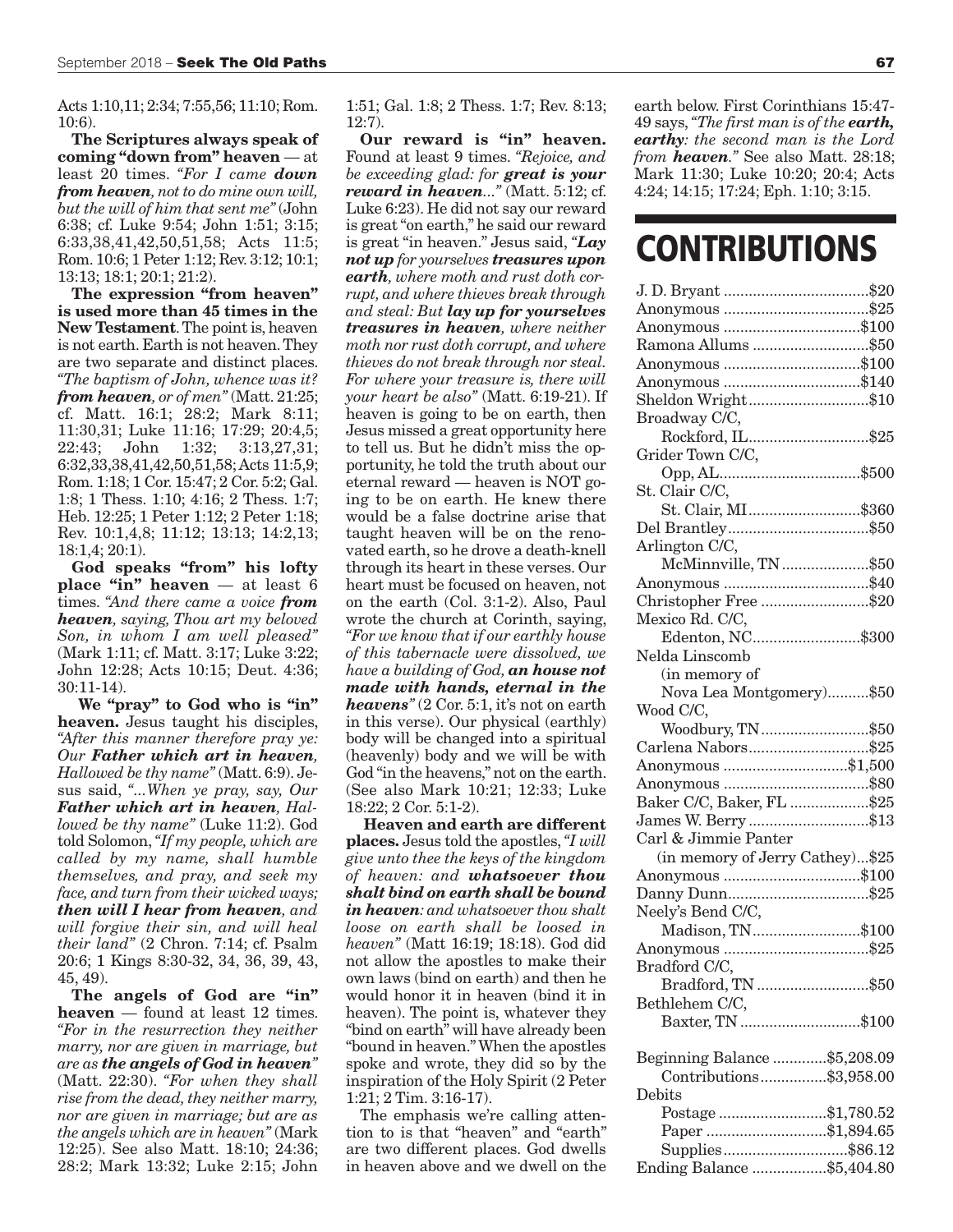## **"THE NEW HEAVENS AND THE NEW EARTH" #1**

I saiah, the Messianic Prophet, fore-<br>told of the coming kingdom of<br>Christ (Matt. 16:18-19) using terms saiah, the Messianic Prophet, foretold of the coming kingdom of Christ which is the church of like "the mountain of the Lord's house" (Isa. 2:2-3; cf. 1 Tim. 3:15; Heb. 3:6), "his kingdom" (Isa. 9:6-7; cf. Matt. 4:17; Mark 9:1; Acts 1:6-8; 2:1-4), "my holy mountain" (Isa. 11:9; 56:7; 57:13; 65:11, 25; 66:20; cf. Heb. 12:22-23, 28), "the way of holiness" (Isa. 35:8; cf. John 14:6; Acts 9:2), and "the new heavens and the new earth" (Isa. 65:17-19; 66:22-23; cf. Acts 3:21; Eph. 1:10).

Isaiah wrote, *"For as the new heavens and the new earth, which I will make, shall remain before me, saith the Lord, so shall your seed and your name remain"* (Isa. 66:22). The respected Old Testament scholar Edward J. Young (1907-1968) correctly observed in his monumental work on Isaiah regarding "the new heavens and the new earth,"

> With this verse the prophet makes known the foundation for the entire preceding line of thought. By *your seed* and *your name* he has in mind the spiritual Israel of which he has been speaking. *Seed* refers to the descendants of the people of God, who form the subject of this address. Their perpetuity is to be assured. *Name* indicates reputation; forever the Church will be recognized as the people whom God has chosen to be His own. To assure God's people of this perpetuity and constant recognition God institutes a comparison with the new heavens and the new earth. As God originally created the heavens and the earth, so now He is going to make (the participle suggests near futurity) *new heavens* and a *new earth,* which will stand before Him (i.e. under His constant care and protection; cf. 48:19; 53:2). The old Israel will pass away; but from it there will spring the remnant that has survived the judgment [i.e., the Babylonian Captivity 606 B.C. to 536 B.C.], and together with it will be a great influx of Gentiles, all of which will form

#### *Gary McDade*

the true Israel of God under the new dispensation (*The Book of Isaiah*, vol. 3, p.535).

The new dispensation or Christian age began on the first Pentecost after the resurrection of Christ from the dead when 3,000 were added to the church by the Lord (Acts 2:47). The addition of the Gentiles to the church was precisely that which Isaiah was pointing to in the mid-eighth century B.C. Paul so affirmed in Ephesians 1:10 when he wrote, *"That in the dispensation of the fullness of times he might gather together in one all things in Christ, both which are in heaven, and which are on earth; even in him."* He went on to elaborate on this fulfillment in Ephesians 2:11ff when he spoke of the Gentiles being outside of Christ and without the hope of salvation, *"but now in Christ Jesus ye who sometimes were far off are made nigh by the blood of Christ."* He said, *"Now therefore ye are no more strangers and foreigners, but fellowcitizens with the saints, and of the household of God."*

"The new heavens and the new earth" are "the household of God" made up of obedient Jews and Gentiles in the one body, the church. The Bible certifies, *"And are built upon the foundation of the apostles and prophets, Jesus Christ himself being the chief corner stone; In whom all the building fitly framed together groweth unto an holy temple in the Lord: In whom ye also are builded together for an habitation of God through the Spirit"* (Eph. 2:20-22). And, members of the church are recognized as "the Israel of God" in Galatians 6:16, *"And as many as walk according to this rule, peace be on them, and mercy, and upon the Israel of God."*

#### **THE BOOK OF ISAIAH IN CONTEXT**

The prophetic language of Isaiah to foretell the future events from his point in time of the return from Babylonian Captivity and later on the establishment of the church of Christ must not be confused with the second coming of Christ or, especially, the erroneous system of premillennialism. Bear in mind that in Isaiah's day the

Babylonian Captivity was over the horizon of time from his perspective by more than 100 years. In the mideighth century B.C. he is still urging the Southern Kingdom of Judah to cease their wicked ways (Isa. 1:16-20) and know that their idolatry precipitates their punishment which is coming in the form of the Babylonian Captivity (Isa. 10:10-11; 31:5-7; 44; 45:16; 57:5).

The prophetic language of Isaiah must be understood as first used by Isaiah before echoes of similar language can be understood in New Testament passages like, for example, Matthew 24, Mark 13, Luke 21, Revelation 6:15-16, and Revelation 21:23- 25. Four such passages from Isaiah will serve to illustrate.

First, Isaiah wrote of Judah's impending punishment for idolatry in Isaiah 2:18-21 as he pictured the fear and foreboding of those practicing idolatry when the Babylonian Captivity begins, *"And the idols he shall utterly abolish. And they shall go into the holes of the rocks, and into the caves of the earth, for fear of the Lord, and for the glory of his majesty, when he ariseth to shake terribly the earth. In that day a man shall cast his idols of silver, and his idols of gold, which they made each one for himself to worship, to the moles and to the bats; To go into the clefts of the rocks, and into the tops of the ragged rocks, for fear of the Lord, and for the glory of his majesty, when he ariseth to shake terribly the earth."* The apostle John draws upon this fearful language as the sixth seal is opened in the book of Revelation to allow his first century A.D. readers to picture God's judgment upon the persecutors of the church of Christ (Rev. 6:12-17).

Isaiah was prophesying the Babylonian Captivity, not the persecution of the church in the early centuries A.D. John's readers would be familiar with such language from reading Isaiah and immediately see the application of it to the situation John was addressing in the Apocalypse. The scholars point out that of the 404 verses in the book of Revelation, while there are no direct quotations, 348 allusions to the Old Testament are made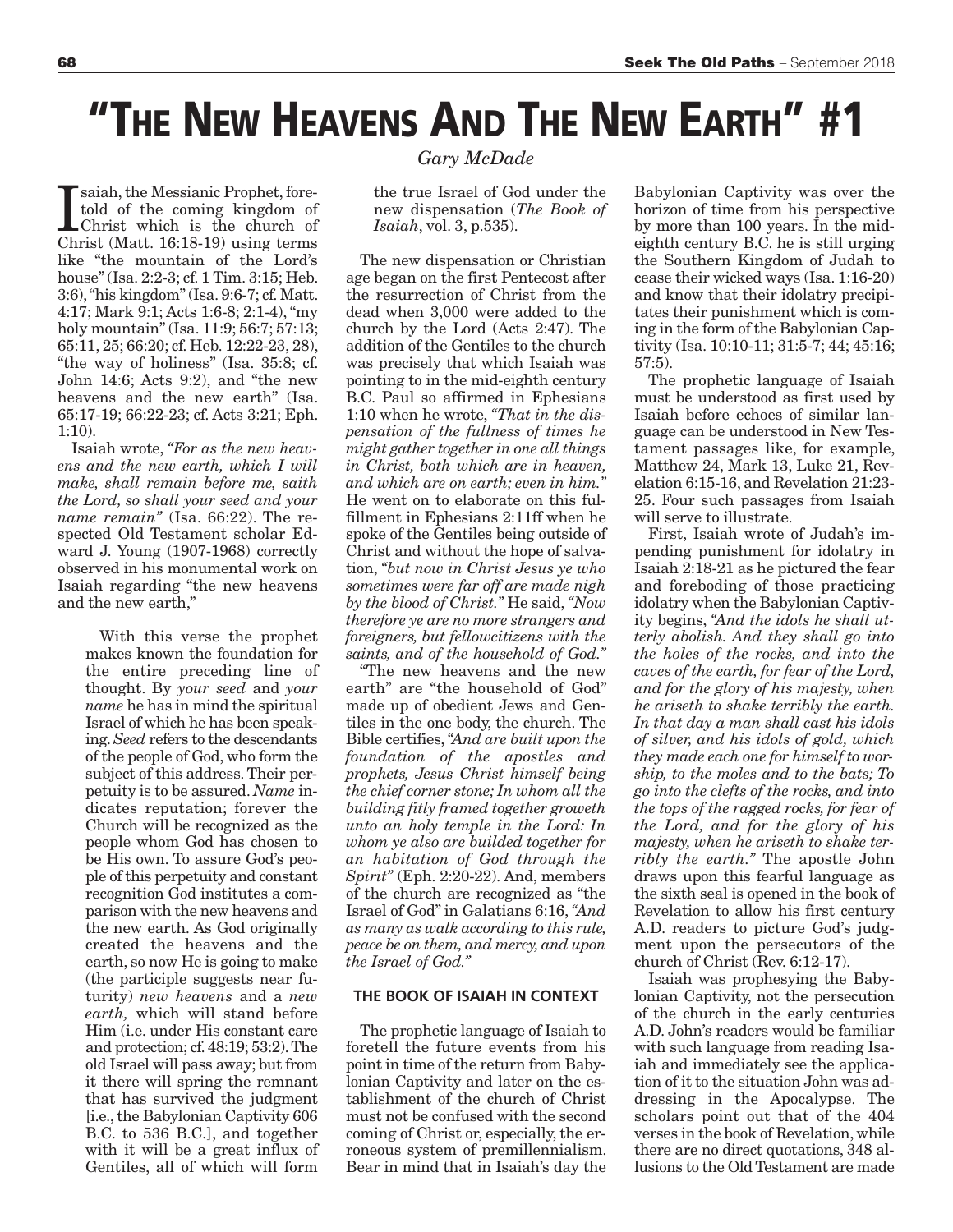of which 95 are repeated thereby representing an average of ten per chapter in Revelation. Of that number 79 are from the book of Isaiah making it the most quoted Old Testament book within the book of Revelation representing an average of three per chapter in Revelation. So, the book of Isaiah is used abundantly by John in Revelation. (Merrill C. Tenney, *Interpreting Revelation,* p.101; Brooke Foss Westcott and Fenton John Anthony Hort, *The New Testament In The Original Greek,* pp. 612-618; H.B. Swete, *The Apocalypse of Saint John,* p. cxl.).

Second, Isaiah's words in chapter 13:10-11 sound like the end of the world, *"For the stars of heaven and the constellations thereof shall not give their light: the sun shall be darkened in his going forth, and the moon shall not cause her light to shine. And I will punish the world for their evil, and the wicked for their iniquity; and I will cause the arrogancy of the proud to cease, and will lay low the haughtiness of the terrible."* And, to speak of the end of the Southern Kingdom of Judah would for those Jews be the end of their world as they knew it. But, the language was not to be taken literally because Isaiah himself told them initially that a remnant of one tenth of the people would be spared and return to Jerusalem one day (Isa. 1:9; 6:13). Similarly, when that same language is used by Matthew, Mark, and Luke it is used of a cataclysmic event, not at the end of time, but within time, specifically, at the destruction of Jerusalem by the Romans in 70 A.D. (Matt. 24:29; Mark 13:24- 25; Luke 21:25-26).

Third, the call of the Israelites that had been scattered to Assyria and Egypt would be like that of "the great trumpet blown" and those people would return to worship together once more at Jerusalem (Isa. 27:13). This "great trumpet blown" was not the "last trump" at the end of the world mentioned by Paul in 1 Corinthians 15:52, but was metaphorical, finding fulfillment on the first Pentecost after the resurrection of Christ in 33 A.D. when those same nations (those geographical territories) specifically are mentioned as gathering to hear the first Gospel sermon (Acts 2:9-11). Nor is Matthew referring to the "last trump" in Matthew 24:31 when he speaks of "a great sound of a trumpet" but to Christ in heaven (v.30) sending His judgment upon Jerusalem in 70 A.D. for rejecting and crucifying Him.

Fourth, Isaiah described the restoration of the Southern Kingdom of Judah to Zion or Jerusalem after the Captivity in Isaiah 60:11, 19-20 and "weaves into the picture images from various realms of creation — light, man, animals, gold, incense, birds, the majestic trees of the forest" (Homer Hailey, *A Commentary on Isaiah,* pp. 485-486). Isaiah wrote, *"Therefore thy gates shall be open continually; they shall not be shut day nor night; that men may bring unto thee the forces of the Gentiles, and that their kings may be brought. ... The sun shall be no more thy light by day; neither for brightness shall the moon give light unto thee: but the Lord shall be unto thee an everlasting light, and thy God thy glory. Thy sun shall no more go down; neither shall thy moon withdraw itself: for the Lord shall be thine everlasting*

*light, and the days of thy mourning shall be ended."* For those exiled Jews, this was a thrilling expectation to return again to their cherished home, *"The city of the Lord, The Zion of the Holy One of Israel"* (Isa. 60:15). Some of the language used by Isaiah, the apostle John through the inspiration of God, saw fitting to apply to the eternal city of heaven in Revelation 21:23- 25. But, Isaiah was not talking about heaven when he wrote in the eighth century B.C.; he was referring to Jerusalem. And, as stated earlier, "The prophetic language of Isaiah to foretell the future events from his point in time of the return from Babylonian Captivity and later on the establishment of the church of Christ must not be confused with the second coming of Christ or, especially, the erroneous system of premillennialism."

> *3210 Parker Lane Chattanooga, TN 37419*

### **WE HAVE AN OBLIGATION**

No one can be faithful before God without meeting obligations. Though<br>
many try, it cannot be done. The obligation of all men is to obey the<br>
Gospel to be saved (Matt. 7:21; Heb. 5:8-9; 1 Peter 1:22). When men obey<br>
the Go many try, it cannot be done. The obligation of all men is to obey the the Gospel, the Lord adds them to his church (the church of Christ, Acts 2:41,47). Being a member of the Lord's church carries with it many obligations.

1) **We have the obligation to love the church.** *"...Christ also loved the church, and gave himself for it"* (Eph. 5:25; Acts 20:28)! When we love the church it will be shown by our actions. What we love, we take care of, support and defend.

2) **We have the obligation to put the church first.** *"Seek ye first the kingdom of God, and his righteousness"* (Matt. 6:33). This sums up every Christian's duty. In all things, in every place, at all times, put the church first! One cannot go to heaven without it. The church must come before pleasure, job, self, friends or family!

3) **We have the obligation to be faithful to the church.** *"Be thou faithful unto death...*" (Rev. 2:10). No matter what the circumstance or situation, be faithful. *"...It is required in stewards, that a man be found faithful"* (1 Cor. 4:2). Without being faithful, we will never hear the Lord say, *"Well done, thou good and faithful servant"* (Matt. 25:21).

4) **We have the obligation to defend the cause of Christ.** *"Earnestly contend for the faith which was once delivered unto the saints"* (Jude 3). These are not just words that take up space. These are heaven's words! Many have either never read this verse or are too weak to obey it. We must take up the spiritual fight for truth, it's the only thing that can save (John 8:32). Ezekiel 22:30 reads, *"I sought for a man among them, that should make up the hedge, and stand in the gap before me for the land, that I should not destroy it: but I found none."* John the baptist stood up for the truth and was beheaded (Matt. 14:10). Jesus did and was crucified (Matt. 27:35). Stephen did and was stoned (Acts 7:59). Paul did and was stoned and left for dead (Acts 14:19). Elders especially, and all defenders of the faith are to *"hold fast the faithful word as he hath been taught, that he may be able by sound doctrine both to exhort and to convince the gainsayers"* (Titus 1:9). Who will step up stop the mouths of false teachers?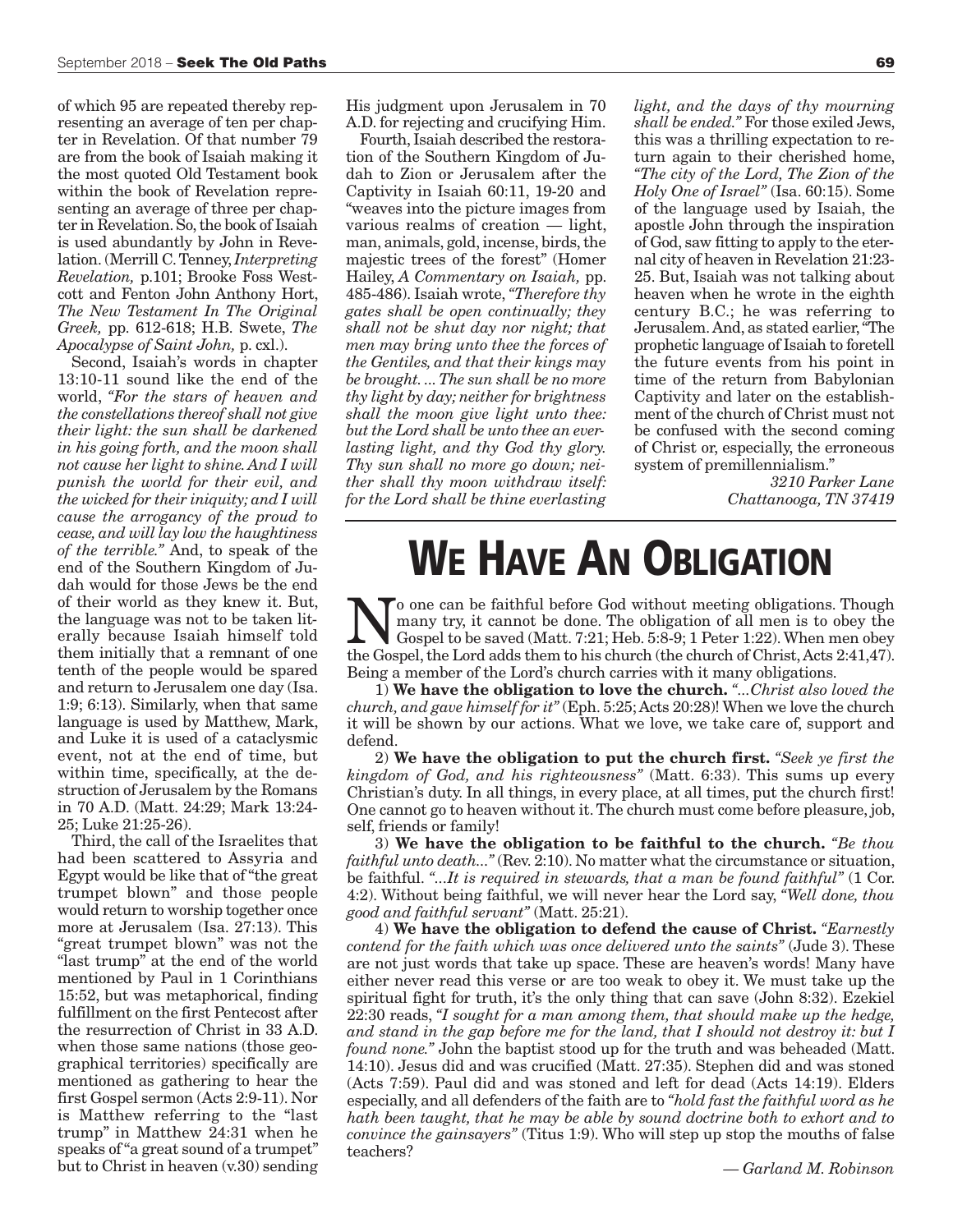### **DANGERS IN MODERN TRANSLATIONS #3 (KING JAMES VERSION ISSUES)**

*Randy Kea* 

*There are things that must be addressed and pointed out in connection with the KJV… the issues that we must deal with when critiquing the KJV are not in the same category as the damnable doctrines that have entered into the modern translations of the Bible.*

In any discussion of the dangers of<br>modern translations, one must ac-<br>knowledge and deal with criti-<br>cisms leveled against the King James n any discussion of the dangers of modern translations, one must acknowledge and deal with criti-Version. At this point in our articles on dangers of modern translations I wanted to address the so-called "problems" with the KJV. Let me state at the outset that I maintain that the "issues" concerning the KJV are not in the same category or eternal consequence as "problems" with modern translations. Following are criticisms leveled against the KJV:

1. *The KJV of 1611 is different than the KJV of today.* It is true that the KJV of today is not the same as the KJV of 1611, but the differences have to do with spelling and matters in this category. For example, "wordes" is changed to "words," "amongst" is changed to "among." So don't let anyone ever tell you that we don't have the same King James today. This is much ado about nothing.

2. *People say the KJV cannot be understood today by the average person because of so many archaic words found in it.* The immediate response to this criticism is that the word archaic simply means "old." It does not mean it's not accurate. Some time ago the Trinitarian Bible Society of London, England, put out a list of archaic words found in the KJV and they only noted some 618 words. There are 791,328 words in the KJV. So clearly, the 618 number (0.00078%) is insignificant when compared to the whole Bible. A couple well known examples are "conversation" (Phil. 1:27) which today means "conduct" and "prevent" (1 Thess. 4:15) which today means "precede." Many KJV's update these words in their margin and a good Bible student will get a concordance or a collegiate dictionary to update these archaic words. Remember, an archaism is old; it is not error. I will say more about the readability of

#### the KJV later.

3. *The KJV uses the word "Easter" instead of the correct translation "Passover" in Acts 12:4.* In this verse, the word "easter" is a seasonal reference only. It is not advocating the observance of the Old Testament Passover festival. R. C. Trench and other scholars, I believe, correctly conclude that it was simply an oversight on the part of the KJV translators who had removed the word "Easter" from every other place it had been in earlier translations and correctly rendered *"paska"* Passover (*On Bible Revision,* pp.34-35). In either case, it does not teach the observance of Easter or Passover today.

4. *The KJV uses the English word "hell" which is inaccurate.* The old English word hell denotes something that is covered and unseen which would include the *temporary abode of the dead* (*hades* [Strongs #86], found 10 times) and the *everlasting punishment of the wicked* (*gehenna* [Strongs #1067], found 12 times). This can easily be verified by using Strong's concordance. In fact, if you check collegiate dictionaries, both of these concepts are a part of the defined word hell. So after checking the etymology of the English word hell, the so-called error of the KJV disappears. However, this is one of those occasions when one would want to go back to the original Hebrew and Greek word for further word studies.

5. *The KJV tends to be Calvinistic.* This is one of the most absurd of all of the charges against the KJV because Restoration leaders and the great debaters among churches of Christ all used the KJV to annihilate the tenets of Calvinism. I was raised in the Methodist Church. In 1972, the preacher who converted me used the KJV to show me the errors of Calvinism and denominationalism. I have been preaching for 44 years and as

many preachers do, I preach on the errors of Calvinism by using only the KJV.

6. *The KJV originally contained the Apocrypha.* Many major translations of the Bible have included the Apocrypha (uninspired writings used to shed light upon the intertestamental period). These writings are never included as a part of the Old Testament or New Testament text or canon. This is another unwarranted criticism.

7. *The KJV is in "Elizabethan English" which nobody speaks today.* We certainly don't agree with his theology, but textual scholar Edward Hills speaks on the misconception that the English of the KJV is Elizabethan: "The English of the King James Version is not the English of the early 17th century. To be exact, it is not a type of English that was ever spoken anywhere. It is biblical English, which was not used on ordinary occasions even by the translators who produced the King James Version...One need only compare the preface written by the translators with the text of their translation to feel the difference in style...Its style is that of the Hebrew and of the New Testament Greek. Even in their use of thee and thou, the translators were not following 17th century English usage but biblical usage, for at the time these translators were doing their work these singular forms had already been replaced by the plural you in polite conversation" (*The King James Version Defended,* pp.218). In other words, "thee" and "thou" usage shows how accurate and precise the KJV translators were when translating singular and plural pronouns (see John 3:7, thee, singular; ye, plural). I get very weary when people start talking to me about the "thees" and the "thous" found in the KJV. They are showing their ignorance. These same people would not advocate taking these words out of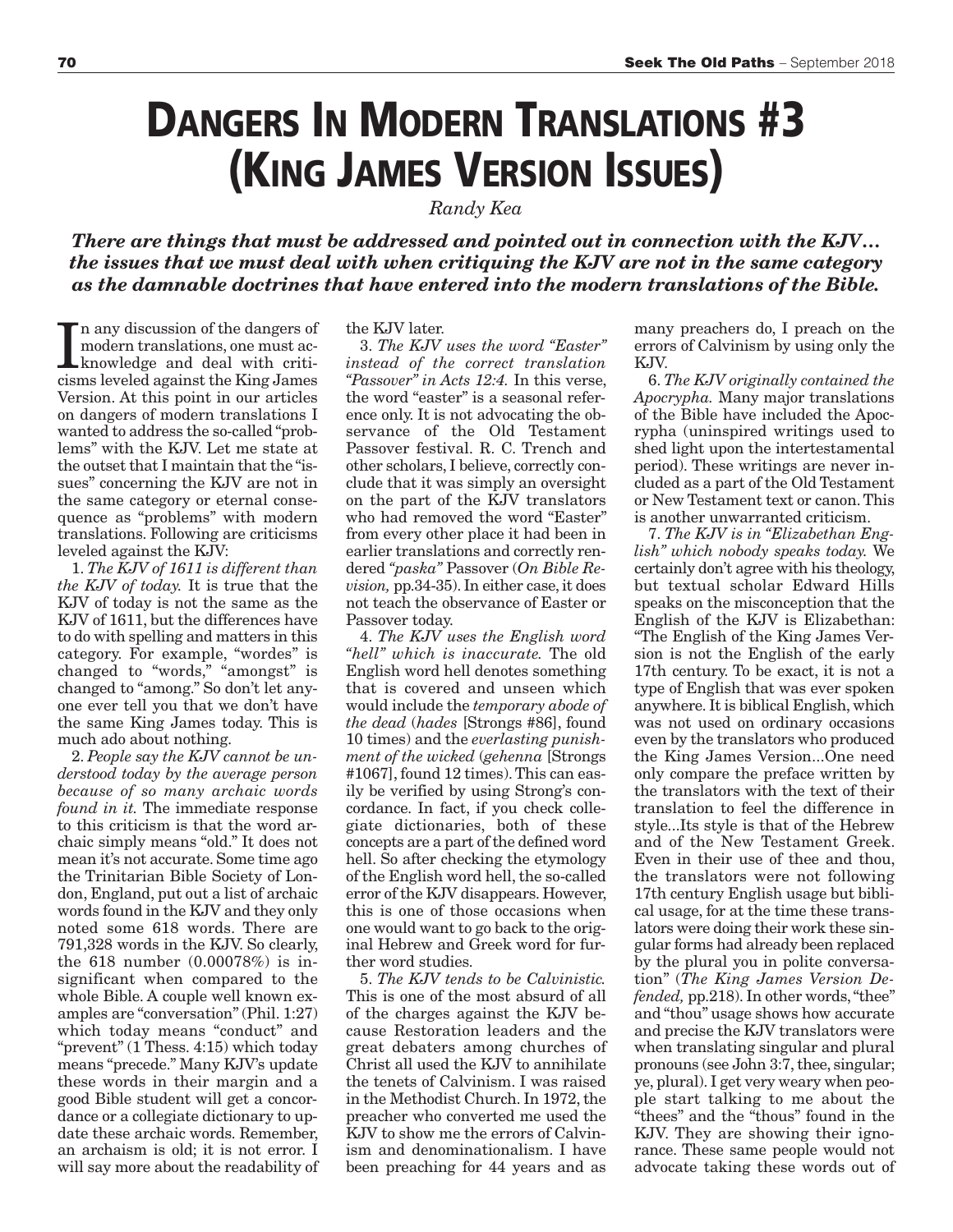our songbooks — as an example: *"my faith looks up to Thee, thou Lamb of Calvary."*

I would further comment about the KJV that as far as readability is concerned, when various readability software programs have been applied to the KJV, the results show that it is just as readable and sometimes easier to read than modern translations. I would also point out that in the translation process, accuracy is more important than simplicity. It has been said that it is better to "educate up"

#### **Inherit The Earth…**

*(Continued from page 65)*

*exalt thee to inherit the land"* (v.34).

When David sang, *"The meek shall inherit the earth"* (Psalm 37:11), he was not telling the Jews that they would rule the whole world. God is not giving them the globe. David used *"the earth"* as a metaphor to assure them that they would have all the promises God had made to them through Abraham, including their land.

God did not promise to give his church the land of Israel. Jesus used the same *"inherit the earth"* metaphor to assure his disciples that they would enjoy all the spiritual blessing they were promised. Jesus is not affirming a "renewed earth" in the beatitudes.

Before we give up our hope of heaven for an eternal earth, we ought to read the rest of the sermon. In the Sermon on the Mount, heaven is always greater than the earth. Immediately after the beatitudes Jesus said, *"Blessed are ye, when men shall revile you, and persecute you, and shall say all manner of evil against you falsely, for my sake. Rejoice, and be exceeding glad: for great is your reward in heaven"* (Matt. 5:11-12). He did not say, "Great will be your reward on the earth." The reward of the prophets was in heaven, and our reward will be there too. Jesus said, *"Lay not up for yourselves treasures on earth...but lay up for yourselves treasures in heaven"* (Matt. 6:19-21). Hear it, *"...not on earth,"* but *"...in heaven."* Jesus is not teaching heaven on earth. We cannot lay earthly treasures up for ourselves in heaven.

Jesus does not want us focused on earthly blessings like those promised than "translate down," and I would agree!

Clearly, there are things that must be addressed and pointed out in connection with the KJV. I emphasize again that the issues that we must deal with when critiquing the KJV are not in the same category as the damnable doctrines that have entered into the modern translations of the Bible.

It's also important to note that not all modern translations are equally egregious or erroneous. When I

to earthly Israel. Jesus said the heaven and earth would *"pass."* He said, *"Till heaven and earth pass, one jot or one tittle shall in no wise pass from the law, till all be fulfilled"* (Matt. 5:18). The law that gave the Jews their earthly inheritance would be fulfilled, the fulfilled law would pass, and with it all the earthly hopes under that law, for heaven and earth itself would someday pass, but the spiritual blessings of the spiritual kingdom will endure. In the next verse Jesus said, *"Whosoever therefore shall break one of these least commandments, and shall teach men so, he shall be called the least in the kingdom of heaven: but whosoever shall do and teach them, the same shall be called great in the kingdom of heaven"* (Matt. 5:19).

Greatness in the spiritual kingdom of heaven is not for those who keep the law of Moses, but for those who keep the commandments of Jesus. Their righteousness would *"exceed"* the righteousness of the scribes and Pharisees, not because they would be more strict in keeping the old commandments, but because they would be keeping exceeding commandments of an exceeding law of an exceeding kingdom. Without this exceeding righteousness they would *"in no case enter into the kingdom of heaven"* (Matt. 5:20).

Jesus taught his disciples to pray, *"Thy kingdom come. Thy will be done in earth, as it is in heaven"* (Matt. 6:10). Renewed earth advocates renew the old premillennial assertion that the will of God will be done on the earth after the Lord returns, but in this sermon, Jesus is speaking of the kingdom that was *"at hand"* (Matt. 4:17). When this kingdom came, the Father's will for its establishment was *"done in earth"* as it was conceived *"in*

started this series of articles I said that I recognized that the King James translators were not perfect men or inspired men. I further stated that I recognized that, on occasion, we must go back to the original languages of the Bible for word studies and full meaning and clarification. My position is therefore again stated — the King James Version is superior and best, not perfect.

> *1503 N. 30th Ave Humboldt, TN 38343*

*heaven,"* but that did not make the earth heaven.

Our Father is in heaven. We are to glorify the *"Father which is in heaven"* (Matt. 5:16). In behavior, we are to be *"children of our Father which is in heaven"* (Matt. 5:45), and *"Be perfect, even as your Father in heaven is perfect"* (Matt. 5:7). We hope for a reward of our *"Father which is in heaven"* (Matt. 6:1). We pray to *"Our Father which art in heaven"* (Matt. 6:9). He is our *"heavenly Father"* (Matt. 7:32). Heaven is *"God's throne"* (Matt. 5:34); earth is *"his footstool"* (Matt. 5:35). We do not expect God to leave his throne in heaven and sit with us forever on his footstool.

At the end of the sermon Jesus said: *"Not every one that saith unto me, Lord, Lord, shall enter the kingdom of heaven; but he that doeth the will of my Father which is in heaven"* (Matt. 7:21). There is a sense in which we *"enter the kingdom of heaven"* when we obey the Gospel, because that is when we are added to the church, but in the immediate context of this passage there are eternal consequences in view. In the next verse Jesus said, *"Many will say to me in that day, Lord, Lord, have we not prophesied in thy name? and in thy name have cast out devils? and in thy name done many wonderful works? And then will I profess unto them, I never knew you: depart from me, ye that work iniquity"* (Matt. 7:22-23).

Jesus was not advocating an earthly hope in the Sermon on the Mount. In the context of spiritual blessings, the *"meek"* would *"inherit the earth"* in *"the kingdom of heaven"* that was *"at hand."*

> *wmhboyd@aol.com 647 Finger Bluff Road Morrison, TN 37357*